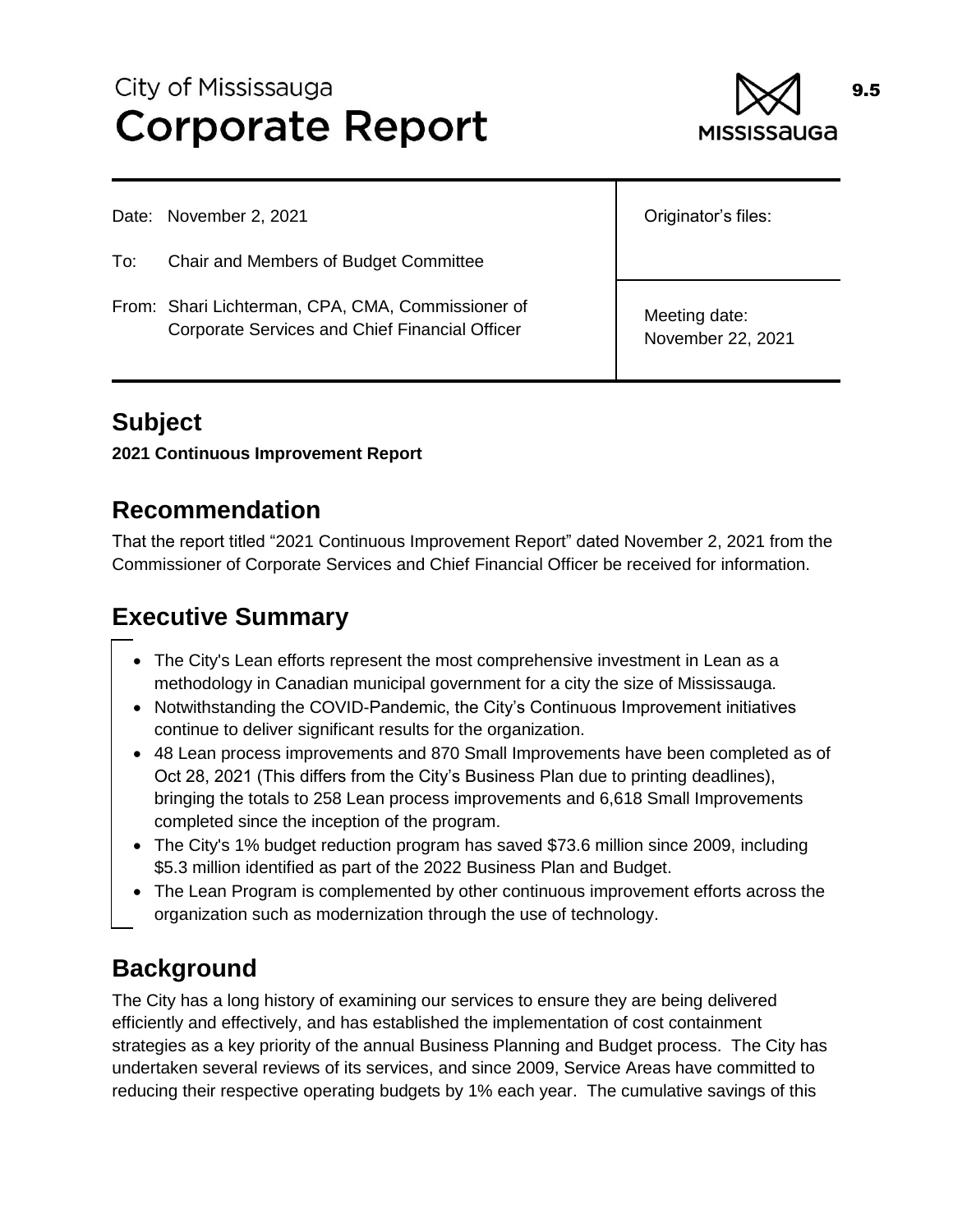program have reached \$73.6 million to date without impacting existing service levels. This report provides an update on the progress of the City's Lean Program, along with an update on other continuous improvement initiatives across the organization.

# **Comments**

At its core, Lean looks to maximize value and minimize waste, simplify processes, reduce costs and complexity, and improve customer satisfaction. Its principles align with the City's priority to implement cost containment strategies, and provide a framework for staff to identify customer issues, engage the staff who are performing the work and measuring the outcomes of a process.

Lean methodology states that those who perform the work are the ones best suited to make meaningful, lasting changes to their processes. Staff across the organization are empowered to make improvements in their daily work through the application of Lean tools. Additional tactics are implemented to monitor process performance, understand the root causes of a problem, and identify solutions in a collaborative manner.

A variety of tactics have been applied to influence the adoption of Lean as a way of work across the organization:

#### **Lean Initiatives**

Lean Improvement Projects deliver a comprehensive review of a current process with customers, those performing the work and other stakeholders to deliver breakthrough improvements. Projects can vary in size depending on the complexity of the process being reviewed. The Lean program breaks these initiatives into the following three categories:

- 1. **Process Improvement Projects**: a comprehensive review of a process and takes between 3 months to 1 year to complete.
- 2. **Rapid Improvement Events**: smaller, more narrowly scoped processes usually affecting only 1-2 Divisions and takes 4-6 months.
- 3. **Small Improvements**: focussed on a single process step or an improvement to an employee's work environment. Small Improvements are "Just-do-it" items that are completed and then reported to the Lean Office.

This year, the Lean Program has completed nine Process Improvement projects, 39 Rapid Improvement events, and 870 Small Improvements, bringing the totals to 258 Lean Process Improvements and 6,618 Small Improvements completed since the inception of the program. Some recent examples of successful Lean Initiatives include:

 **Legal Realty Service File Management** *(CMO)*: Reduced external legal costs related to Realty files by 48% realizing \$145,142 in cost savings. Reduced the lead time for file opening by 83% from 12 weeks to 2 weeks.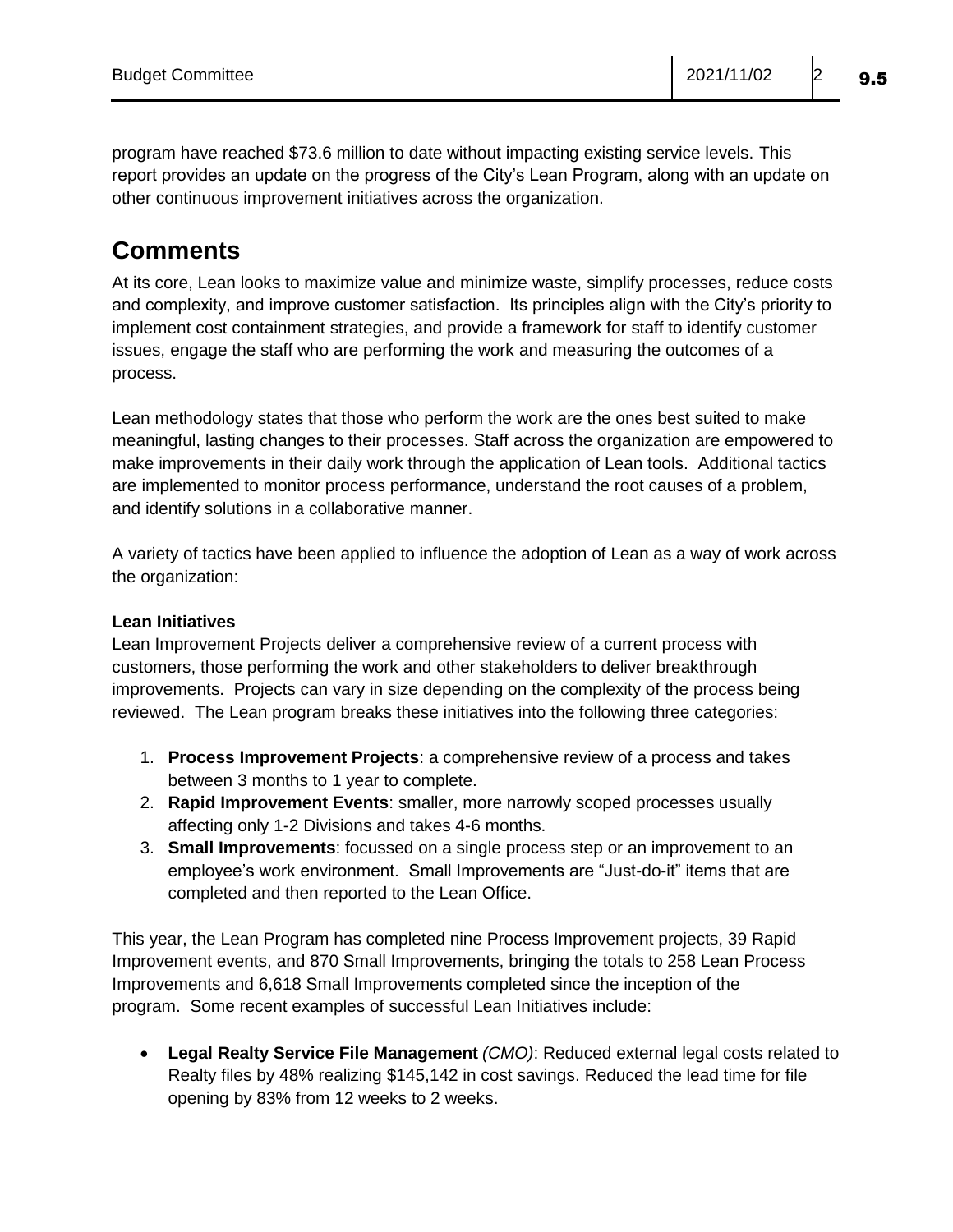- **eScribe Replacing Agenda Management** *(CPS)***:** Implemented eScribe and discontinued use of Agenda Management which allows better management of corporate reports, approval workflows, meeting agendas, minutes preparation and extracts of decisions. This resulted in \$26,283 in cost savings and over 2,000+ hours of freed capacity.
- **Bus Alternator Failures** *(TW)***:** Replace faulty oil-cooled alternators with air-cooled units reducing failure rate by 80%. Reduced staff effort by 760 hours and bus down time due to alternators by 78%. This project generated a cost savings of \$30,875.
- **Active Assist - Fee Assistance Program** *(CMS)***:** Improved process lead time by 91% (from 11 to 1 business day). Saving the City 1175 hours of staff time and generating \$8,606 in cost savings annually.
- **Development Charges Process Review** *(PB):* Reduced overall process lead time by 31% (156 days to 107 days) and reduced staff effort by 32% by realigning roles and using available technology. This project resulted in 3,132 hours of freed capacity.

A breakdown of the results of all completed 2021 process improvement projects are listed in Appendix 1.

#### **Networking and Outreach**

The City's Lean Program has been recognized across Canada as a leader in the delivery of municipal Lean transformation. In 2021, staff from the Lean Program Office have spoken at the Association of Municipal Managers, Clerks and Treasurers of Ontario (AMCTO), the Ministry of Transportation Ontario, and at the Ontario Municipal Lean Community of Practice.

#### **Other Continuous Improvement Programs and Initiatives**

Lean is only one method of continuous improvement that is delivered across the City. A variety of other programs and channels are used to review how we work, explore new opportunities, and find efficiencies. They are as follows:

#### **1% Budget Reduction**

In 2009, the City Manager at that time introduced a new component to the annual Business Plan and Budget process where all Service Areas were asked to identify efficiencies and cost savings opportunities to reduce their gross operating budget by 1%. To date, cost savings of \$73.6 million have been identified, including \$5.3 million as part of the 2022 Business Plan and Budget. Some specific operating budget savings for 2022 include:

- **Information Technology:** \$490,000 savings through a reduction in equipment costs and rationalization of maintenance agreements.
- **Recreation:** \$772,000 reduction through various full-time and part-time labour reductions through attrition and redistribution of responsibilities.
- **Roads:** \$600,000 reduction in contractor and professional services due to new winter maintenance contract.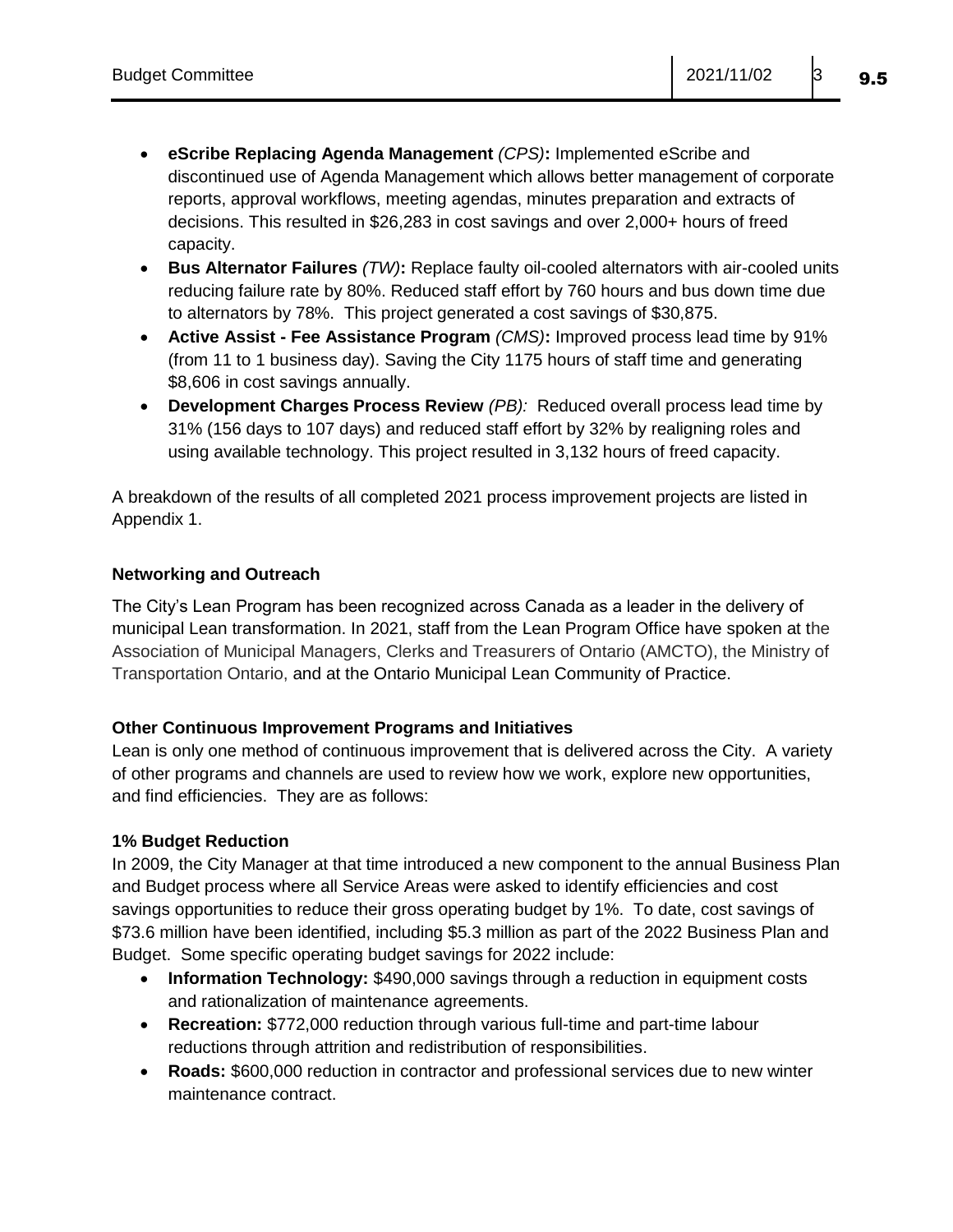- **Business Services:** \$184,000 cost savings due to termination of property lease agreements.
- **MiWay:** \$355,000 in savings due to lower Transitway operating costs over the last 3 years.

A breakdown of the 2022 Efficiencies and Cost Savings identified by Service Area are listed in Appendix 2.

#### **Information Technology Projects**

While technology is only one component of continuous improvement, its application supports and modernizes services to residents in a variety of ways. Some recent examples of continuous improvement information technology improvements include:

- **Courts Modernization**: allows for court business to take place virtually, reducing travel demands, cancelations, and adjournments and increases the availability of officers required to attend hearing and trials.
- **Covid-19 Contact Tracing:** Enables City staff in Recreation and Culture facilities to resume in-person service delivery by allowing patrons to complete the COVID-19 Screening Questionnaire and provide contact information online.
- **Driveway Windrow Snow Clearing Online Application & Management System:** allows residents to easily apply for driveway windrow clearing services online.
- **ePlans – Electronic Building Permits Submission and Approval**: implemented functionalities to allow property developers to submit additional types of applications and permits online for City approval. This project has also allowed the City to process online payments and collect revenues generated from building permits.

### **Financial Impact**

Since the implementation of the 1% budget reduction program in 2009, the cumulative cost savings of the program has been \$73.6 million, including \$5.3 million as part of the 2022 budget.

The Lean Program provides a wide range of benefits beyond traditional cost savings and freed up capacity. Improvements also include enhancements to customer experience, improved quality, and safety for both customers and those performing the work, and environmental benefits. Since the inception of the program, staff have implemented cost savings of \$5.7M, including \$1.1 saved in 2021. In addition, staff have created 425k hours of freed capacity during the life of the program including 43.8k in 2021(validated as of Oct. 29, 2021). These benefits are verified by Financial Analysts through the Money Belt program to ensure that a consistent, standard and accurate approach to quantifying the Lean Program's results are in place.